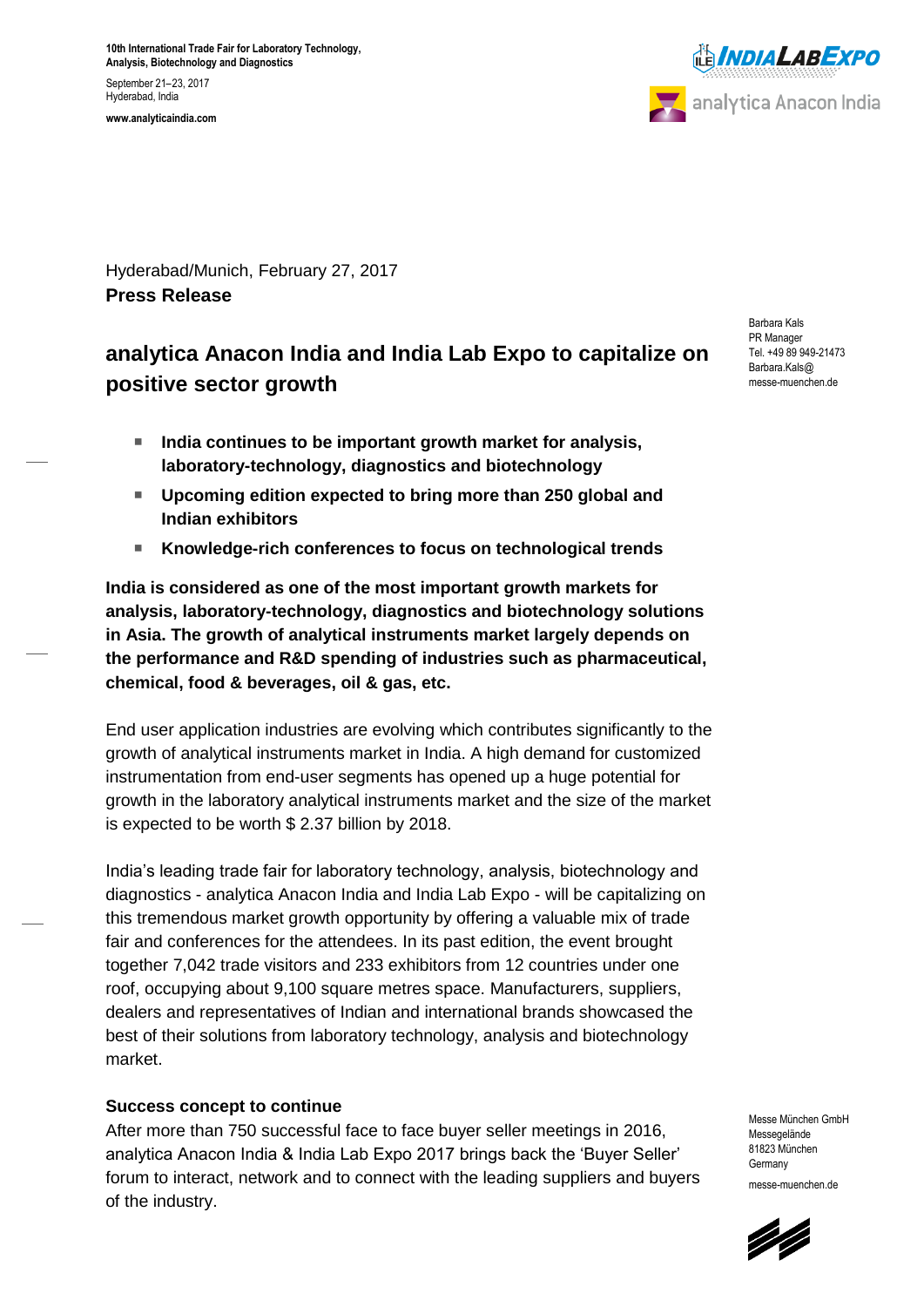

| February 27, 2017 | 2/2

The feedback from attending buyers have been very positive as well. According to Dr. Swapnil P. Sonawane & Dr. Shyam Kumar- Associate Directors, Dr. Reddy's Labs the Buyer-Seller meetings are an invaluable event: "The Buyer Seller Forum has been very useful as we have been able to interact with several industry players in a short span of time and especially with global companies from the sector. We are eagerly looking forward to the next edition of this event."

The Buyer-Seller program proves that analytica Anacon India and India Lab Expo delivers business contacts that suit to a tee. Bhupinder Singh, CEO of Messe Muenchen India, says: "As organizers, we are constantly evolving our trade fairs by adding content and networking programs to ensure maximum value for our attendees. Coming editions will see several knowledge rich accompanying programs like Live Lab, Lab Safety, analytica Anacon conference, workshops etc. in addition to demonstration of live products and technologies."

## **Valuable event attracts exhibitors**

Co-organized in partnership with Indian Analytical Instruments Association (IAIA), the trade fair garnered strong support from all major trade associations including Pharmexcil, the Federation of Telangana and Andhra Pradesh Chambers of Commerce and Industry (FTAPCCI), Federation of the small and medium enterprises (FSME), Indian Drug Manufacturers' Association (IDMA), Indian Chemical Council (ICC) and many more.

The participation of leading exhibitors from across the industry in 2016 reaffirmed the value and focus of analytica Anacon India & India lab Expo as an essential industry event. Some of the leading companies including Abdos Labtech, Art Lab Equipments, Kewaunee Scientific Corporation, Shimadzu Analytical, Borosil Glass Works, Remi Elektrotechnik, Newtronic Lifecare Equipment, IKA India and many more have again confirmed their presence for the 2017 edition of the show.

Singh concludes: "We are glad our customers are satisfied and our events are offering a platform to analyze competition, evaluate the current state and the future of technology and make new connections. Strong industry support reinstates our position of a leading international trade fair and we are pleased to bring you more products and technologies, more knowledge-rich conferences and networking forums in 2017."

**Analytica Anacon India and India Lab Expo** will take place from 21-23 September 2017 at HITEX Exhibition Center in Hyderabad. To know more visit [www.analyticaindia.com](http://www.analyticaindia.com/) and [www.indialabexpo.com](http://www.indialabexpo.com/)